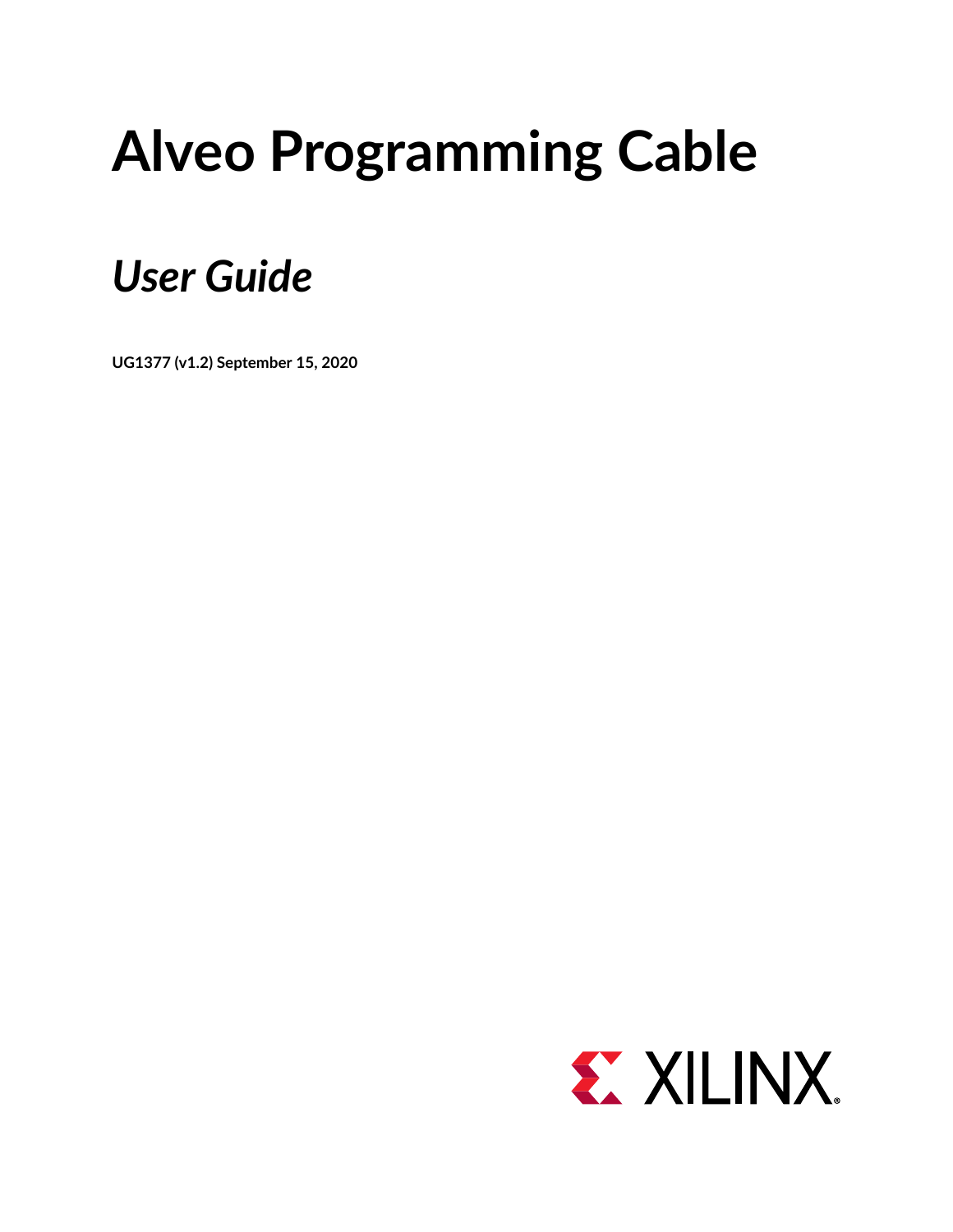<span id="page-1-0"></span>

## Revision History

The following table shows the revision history for this document.

| <b>Section</b>                                                                | <b>Revision Summary</b>                                                                                                                                |  |  |
|-------------------------------------------------------------------------------|--------------------------------------------------------------------------------------------------------------------------------------------------------|--|--|
| 9/15/2020 Version 1.2                                                         |                                                                                                                                                        |  |  |
| <b>Chapter 1: Introduction</b>                                                | Updated to include the latest devices that use this cable.                                                                                             |  |  |
| Connecting and Disconnecting the Ribbon Cable                                 | Added Figure 5: Adapter Card and Figure 6: U25 Adapter<br>Connected to the Alveo U25 Card.                                                             |  |  |
| Steps to Connect and Program the Alveo Data Center<br><b>Accelerator Card</b> | Updated Step 5 to be card agnostic and removed the Select<br>Memory Device image.                                                                      |  |  |
|                                                                               | Removed the Program Configuration Memory image in Step<br>7.                                                                                           |  |  |
|                                                                               | 12/02/2019 Version 1.1                                                                                                                                 |  |  |
| General updates                                                               | Revised outline of document                                                                                                                            |  |  |
| <b>Chapter 1: Introduction</b>                                                | Updated Figure 1: Alveo Programming Module Interface<br>Locations. Added Note 1 to Table 1: Alveo Programming<br><b>Module Interface Descriptions.</b> |  |  |
| Connecting and Disconnecting the Ribbon Cable                                 | Updated Figure 3 photo                                                                                                                                 |  |  |
| <b>Connecting the Alveo Programming Module</b>                                | Updated Figure 5, Figure 6, and Figure 7 photos                                                                                                        |  |  |
| <b>Programming Module Specifications</b>                                      | Added adapter specifications                                                                                                                           |  |  |
|                                                                               | 9/17/2019 Version 2019.1                                                                                                                               |  |  |
| General updates                                                               | No technical content updates                                                                                                                           |  |  |
|                                                                               | 8/30/2019 Version 2019.1                                                                                                                               |  |  |
| Chapter 1: Introduction                                                       | Provided a general overview of the card                                                                                                                |  |  |
|                                                                               | Provided names of the supported cards and links to each                                                                                                |  |  |
| Chapter 2: Prevention ESD Damage                                              | Updated Figure 1                                                                                                                                       |  |  |
|                                                                               | Updated Table 1 through Table 4                                                                                                                        |  |  |
| Chapter 3: Setting Up the System                                              | Updated Figure 2 through Figure 7                                                                                                                      |  |  |
|                                                                               | Revised steps to set up ribbon cable                                                                                                                   |  |  |
|                                                                               | Added Connecting the Alveo Programming Module                                                                                                          |  |  |
| Chapter 4: Programming the Alveo Card                                         | Described how to connect and program the card                                                                                                          |  |  |
| Appendix A: Board Specifications                                              | Added physical descriptions of the board                                                                                                               |  |  |
| 6/21/2019 Version 2019.1                                                      |                                                                                                                                                        |  |  |
| Initial release.                                                              | N/A                                                                                                                                                    |  |  |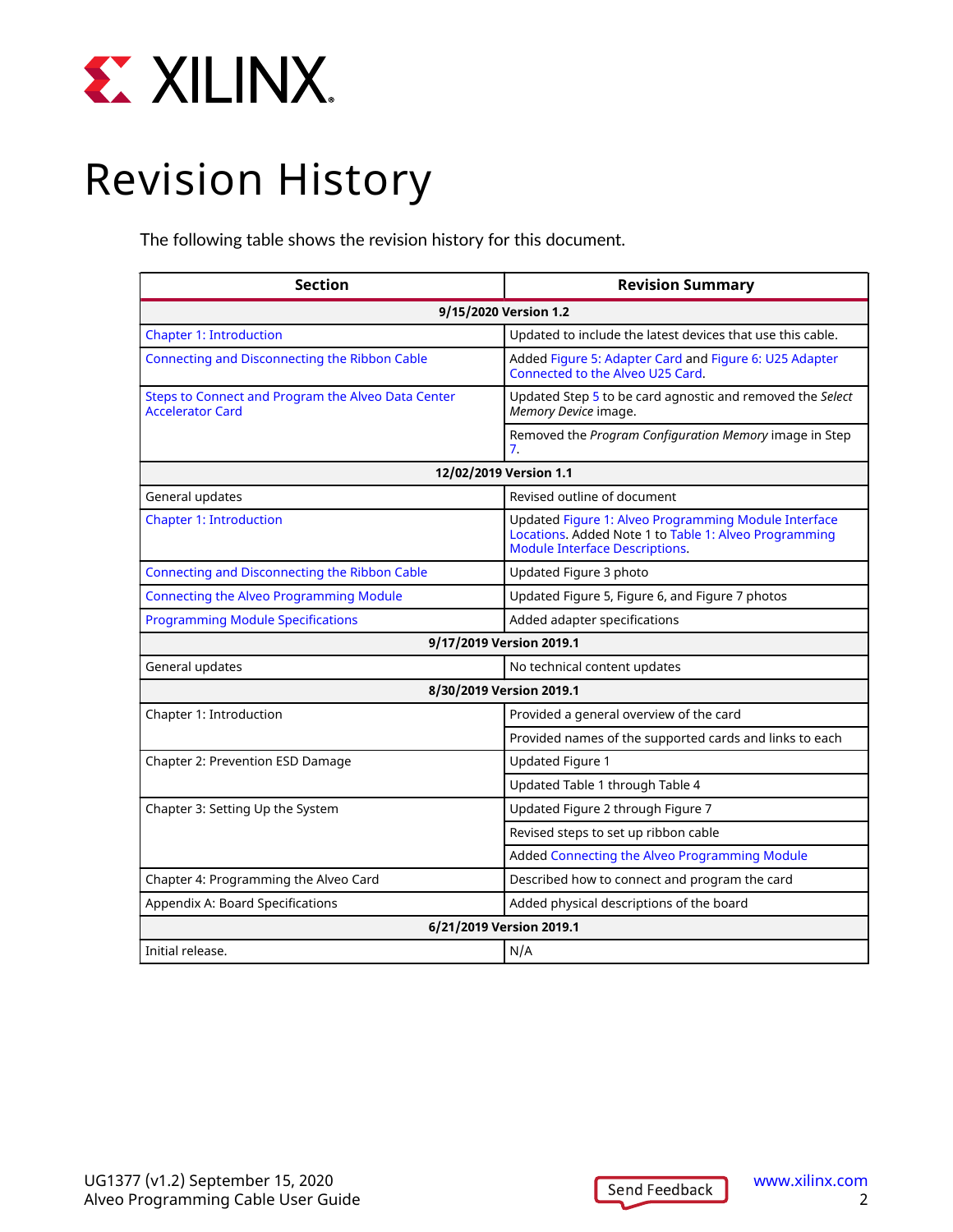

## Table of Contents

| Chapter 2: System Setup using the Programming Cable                    |  |
|------------------------------------------------------------------------|--|
|                                                                        |  |
|                                                                        |  |
|                                                                        |  |
| Chapter 3: Programming Cable Component Descriptions 14                 |  |
|                                                                        |  |
|                                                                        |  |
|                                                                        |  |
|                                                                        |  |
| <b>Chapter 4: Programming the Alveo Data Center Accelerator</b>        |  |
|                                                                        |  |
| Steps to Connect and Program the Alveo Data Center Accelerator Card 17 |  |
| Appendix A: Regulatory and Compliance Information                      |  |
|                                                                        |  |
|                                                                        |  |
| Appendix B: Additional Resources and Legal Notices 21                  |  |
|                                                                        |  |
|                                                                        |  |
|                                                                        |  |
|                                                                        |  |

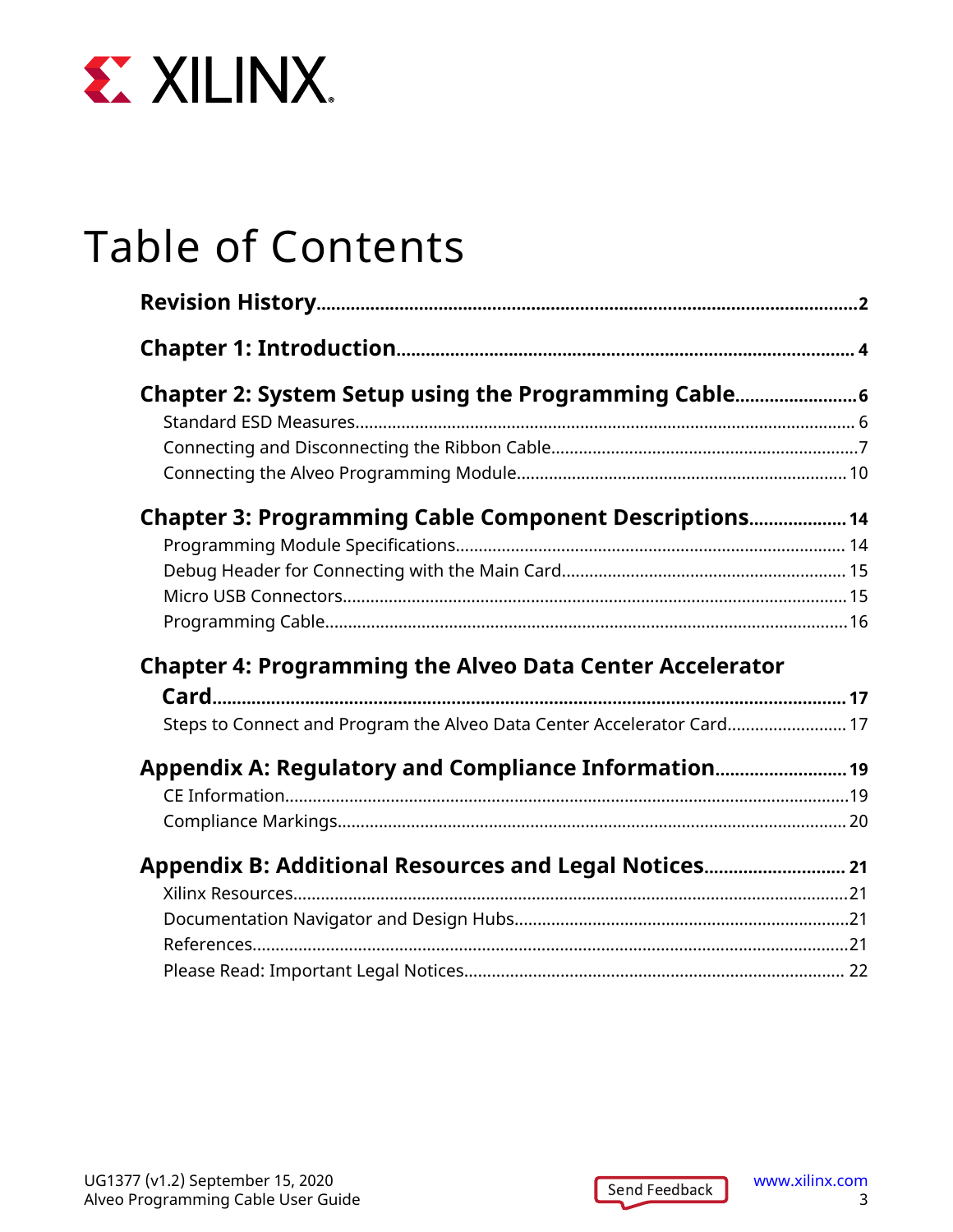<span id="page-3-0"></span>

### *Chapter 1*

## Introduction

The Alveo™ programming cable provides development access for debug-port enabled Alveo data center accelerator cards. The cable provides micro-USB support from a host PC to the maintenance connector allowing the card to be programmed using the Vivado<sup>®</sup> hardware manager.

The Alveo programming cable is available for purchase at [Alveo Accessories](https://www.xilinx.com/products/boards-and-kits/alveo/accessories.html) and includes the programming module, 6-inch ribbon cable, USB cable, and a special adapter that supports the Alveo U25 SmartNIC data center accelerator cards. Debug-port enabled Alveo data center accelerator cards have a maintenance connector that connects to the programming module through a ribbon cable. The programming module connects to the host computer though a micro-USB that also provides power. The following cards are debug-port enabled and support the Alveo programming cable.

- U50
- U25

The following figure shows the Alveo programming module with available interface call-outs. The following table describes each call-out. [Chapter 3: Programming Cable Component Descriptions](#page-13-0) gives additional information on each component.

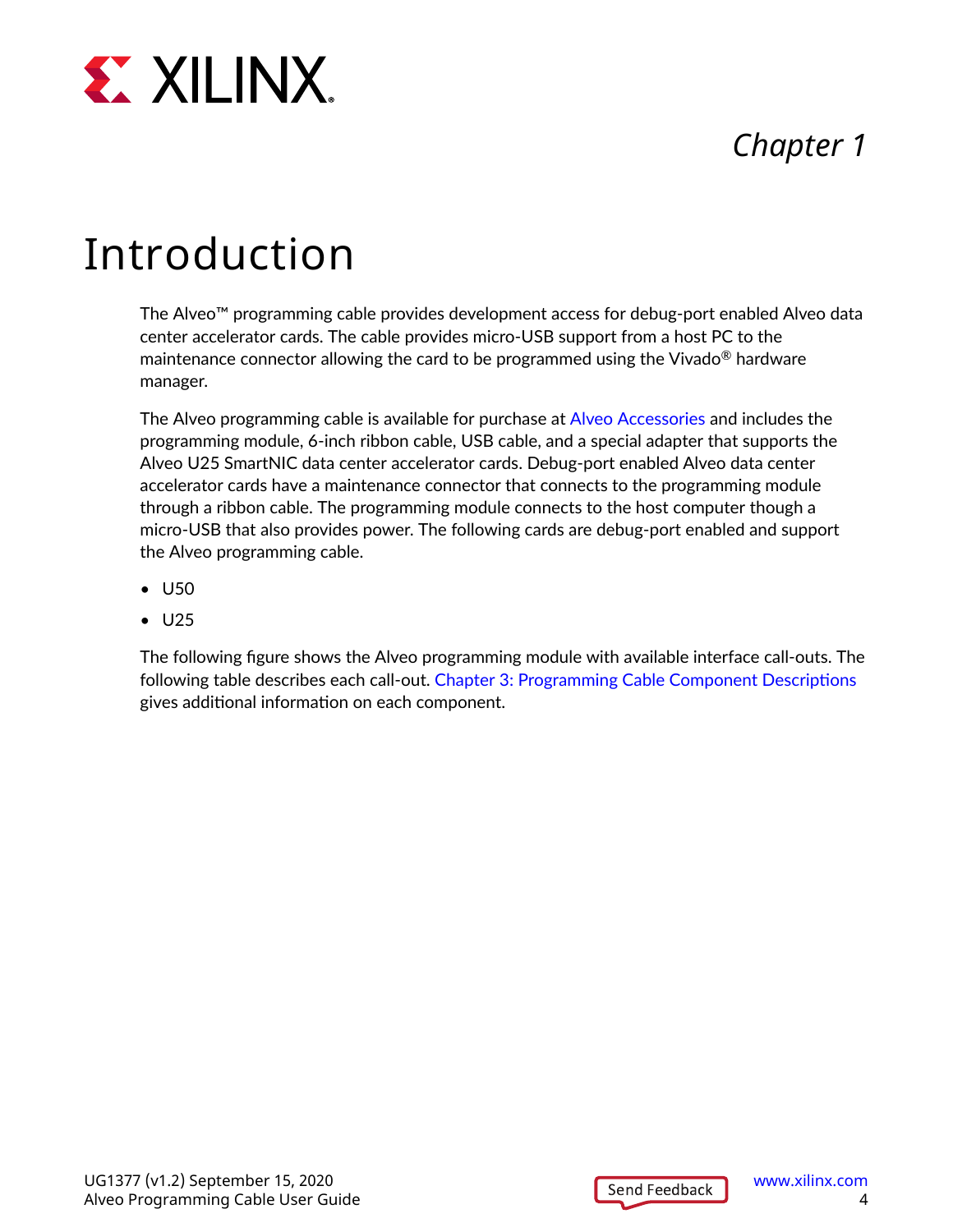<span id="page-4-0"></span>



#### *Figure 1:* **Alveo Programming Module Interface Locations**

#### *Table 1:* **Alveo Programming Module Interface Descriptions**

| Call-out | <b>Interface</b>           | <b>Description</b>                                                                                                                                                           |
|----------|----------------------------|------------------------------------------------------------------------------------------------------------------------------------------------------------------------------|
|          | 2x15-pin debug connector   | Provides connection between the programming module and some Alveo<br>data center accelerator cards. Used for programming the programmable<br>device.                         |
|          | Micro USB connector port 1 | Provides connection between host system, with Vivado® Design Suite<br>installed, and the programming module. Used for programming the<br>Alveo data center accelerator card. |
|          | Unused                     | Reserved. Unused for development tool flows.                                                                                                                                 |

**Notes:**

1. An Alveo programming cable is required for development access. The cable provides micro-USB support from a host PC to the card maintenance connector and can be purchased from Xilinx at [Alveo Accessories](https://www.xilinx.com/products/boards-and-kits/alveo/accessories.html).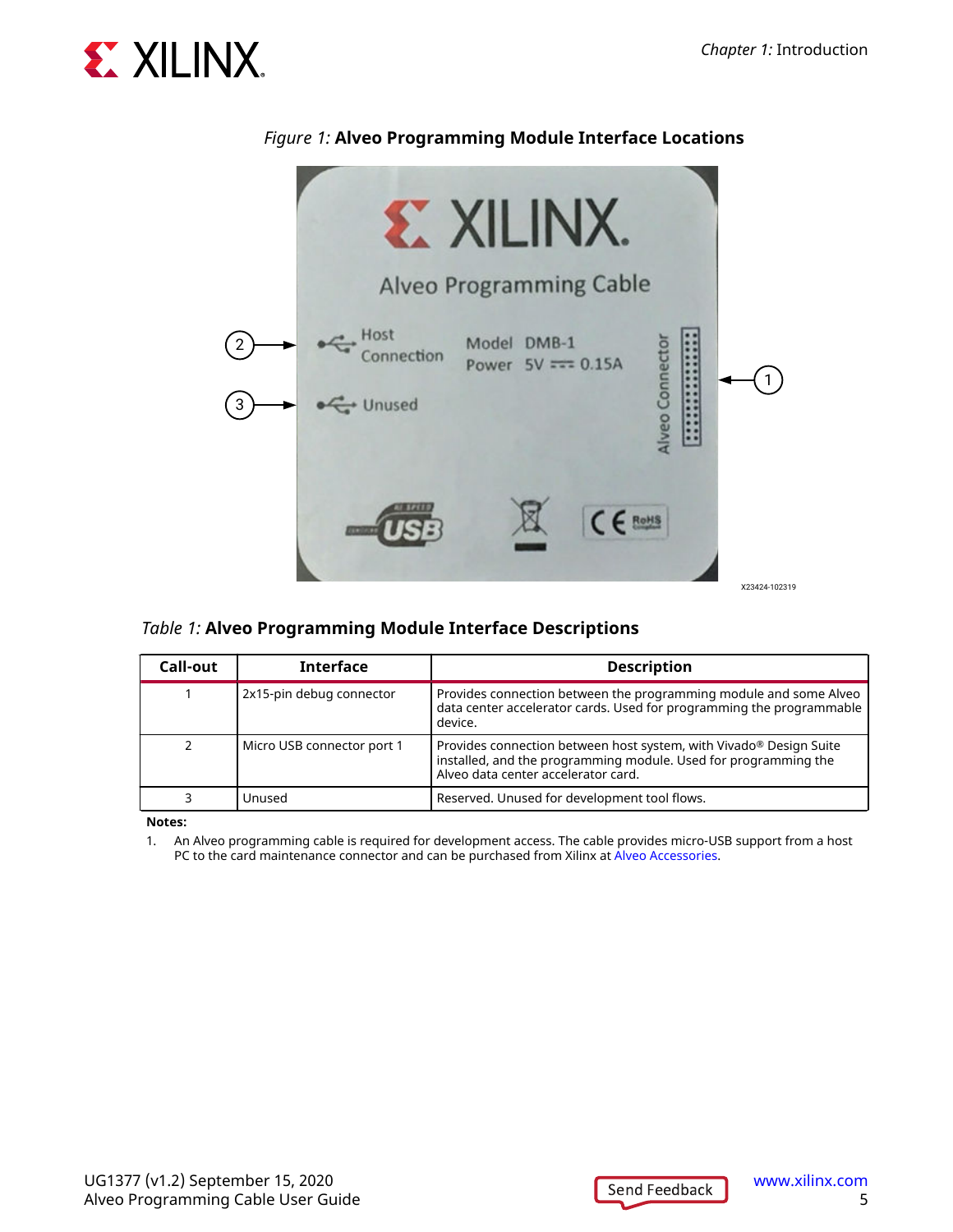<span id="page-5-0"></span>

### *Chapter 2*

## System Setup using the Programming Cable

### **Standard ESD Measures**



To prevent ESD damage:

- Attach a wrist strap to an unpainted metal surface of your hardware to prevent electrostatic discharge from damaging your hardware.
- When you are using a wrist strap, follow all electrical safety procedures. A wrist strap is for static control. It does not increase or decrease your risk of receiving electric shock when you are using or working on electrical equipment.
- If you do not have a wrist strap, before you remove the product from ESD packaging and installing or replacing hardware, touch an unpainted metal surface of the system for a minimum of five seconds.
- Do not remove the device from the antistatic bag until you are ready to install the device in the system.
- With the device still in its antistatic bag, touch it to the metal frame of the system.
- Grasp cards and boards by the edges. Avoid touching the components and gold connectors on the adapter.
- If you need to lay the device down while it is out of the antistatic bag, lay it on the antistatic bag. Before you pick it up again, touch the antistatic bag and the metal frame of the system at the same time.
- Handle the devices carefully to prevent permanent damage.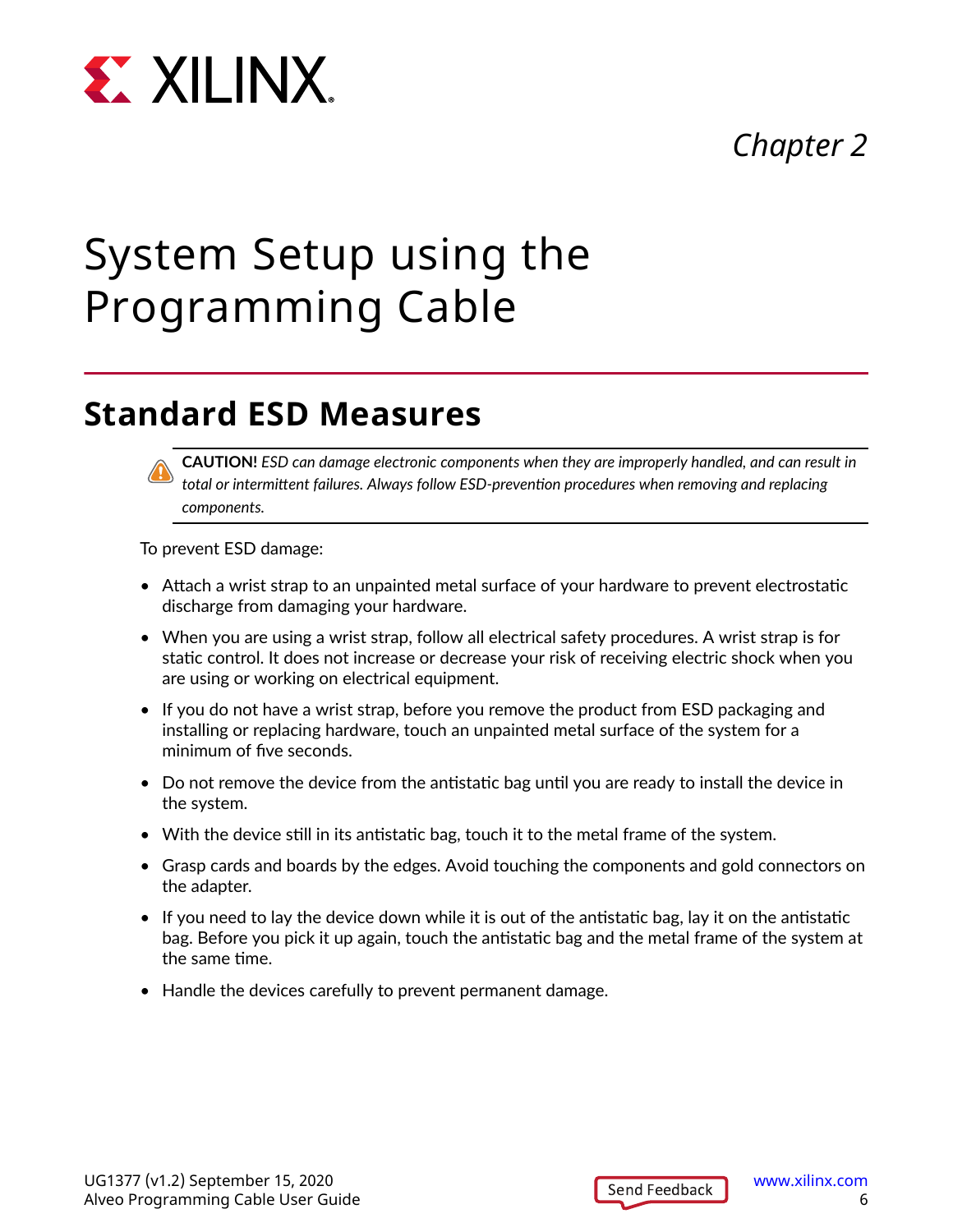<span id="page-6-0"></span>

### **Connecting and Disconnecting the Ribbon Cable**

A 2x15 ribbon cable is required to connect between the Alveo data center accelerator card and the programming module. See [Programming Cable.](#page-15-0)

#### **Connecting the Ribbon Cable**

When connecting the ribbon cable and programming module, align the cable key with the spacing on the maintenance connector. The cable key is shown in the following image.



#### *Figure 2:* **Ribbon Cable Key**

**IMPORTANT!** *The ribbon length you use can vary depending on your system setup. For ribbon cable lengths greater than six inches, the JTAG transfer frequency used by the Vivado® hardware manager to program the card must be reduced from 15 MHz to 10 MHz. Complete details are discussed in [Chapter 4:](#page-16-0) [Programming the Alveo Data Center Accelerator Card.](#page-16-0)*

**IMPORTANT!** *The U25 card can only be programmed using the 6-inch cable. Longer cables are not supported.*

Debug-port enabled Alveo data center accelerator cards have a maintenance connector that attaches to the corresponding connector on the programming module through the ribbon cable. The corresponding connector on the programming module is shown in [Figure 3. Figure 4](#page-7-0) shows the ribbon cable attaching to the 2x15-pin maintenance connector of the Alveo U50 data center accelerator card.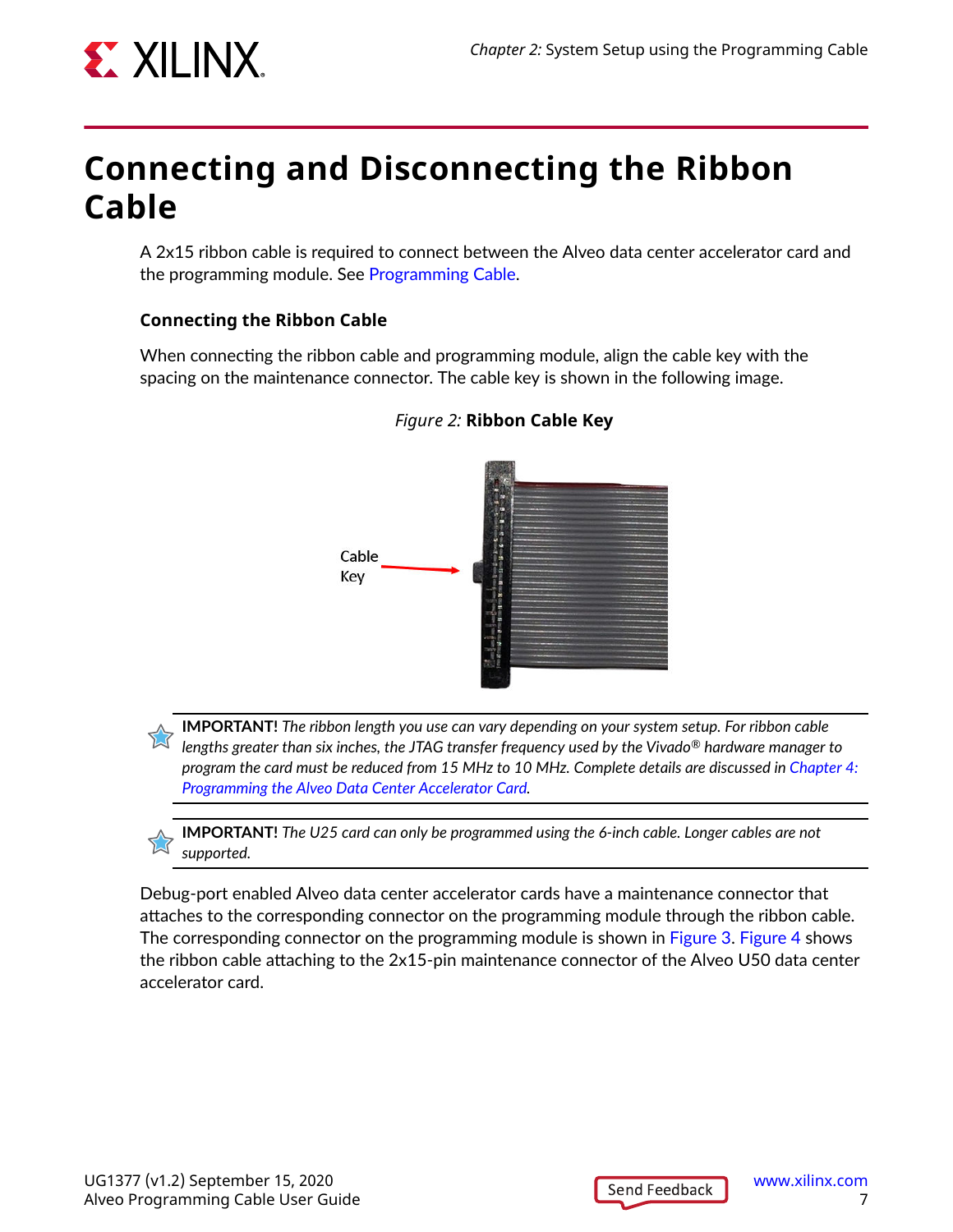<span id="page-7-0"></span>

#### *Figure 3:* **Connecting Ribbon Cable to Debug Connector**



*Figure 4:* **Attaching the Ribbon Cable to Alveo Maintenance Connector Port**



When attaching the cable, apply gentle pressure and ensure the cable has a tight connection.

**IMPORTANT!** *Do not apply excessive force when connecting the ribbon cable as the connector pins can be damaged or bent.*

The Alveo U25 card requires the adapter card (shown in the following image) to convert the U25 debug edge connector to the 2x15-pin connector format. Prior to connecting the adapter to the debug port of the U25 card, attach the six-inch ribbon cable to the adapter card.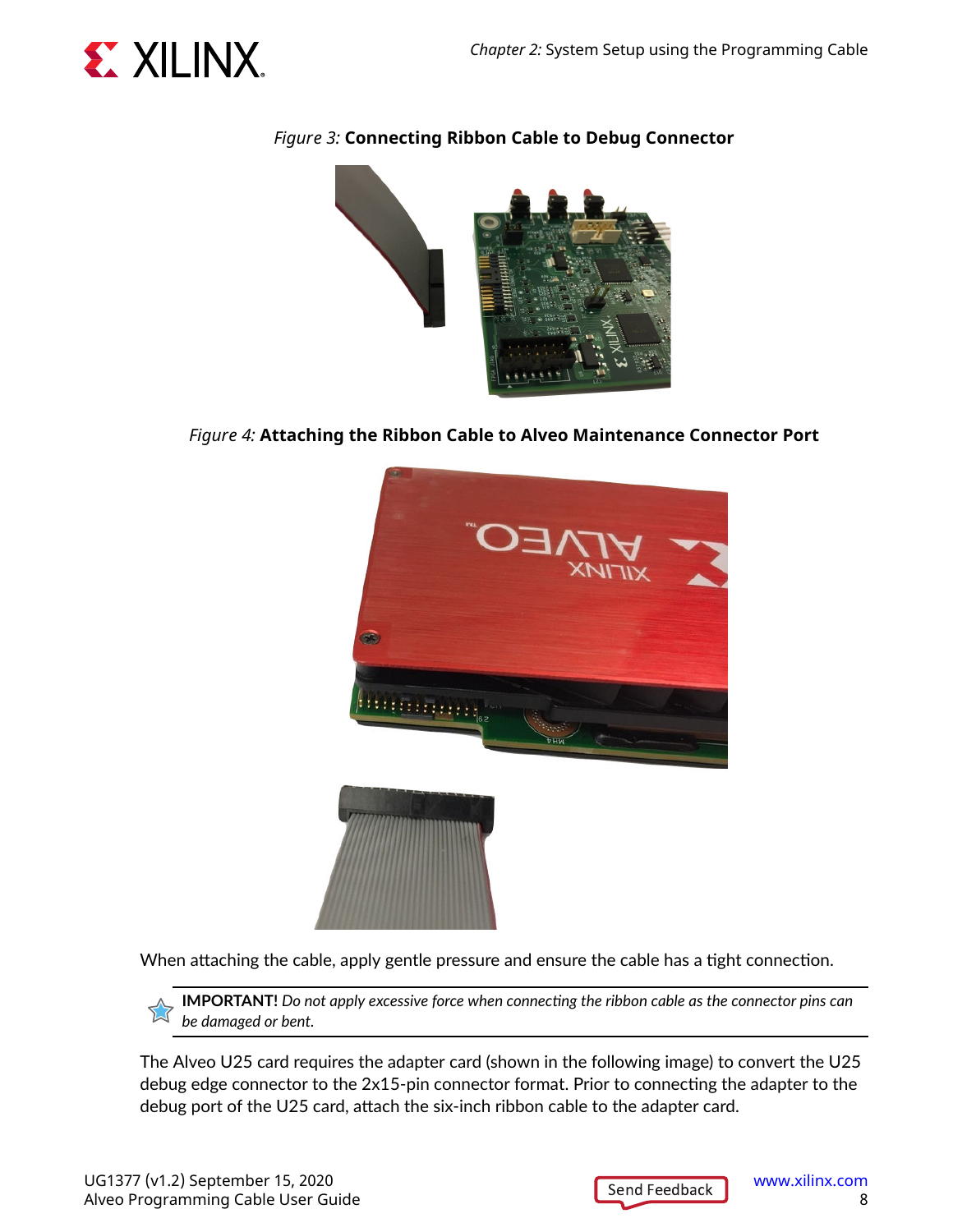<span id="page-8-0"></span>

#### *Figure 5:* **Adapter Card**



With the ribbon cable attached to the adapter card, gently connect the adapter card to the U25 debug port, found at the top of the card as shown in the following figure.



#### *Figure 6:* **U25 Adapter Connected to the Alveo U25 Card**

**IMPORTANT!** *Do not apply excessive force when connecting the ribbon cable as the connector pins can be damaged or bent.*

#### **Disconnecting the Ribbon Cable**

When removing the ribbon from the Alveo card, adapter card, or the programming module, firmly hold the ribbon connector and pull the cable out in a straight line. Twisting or rotating the connector will damage the connector pins on the Alveo data center accelerator card or the programming module.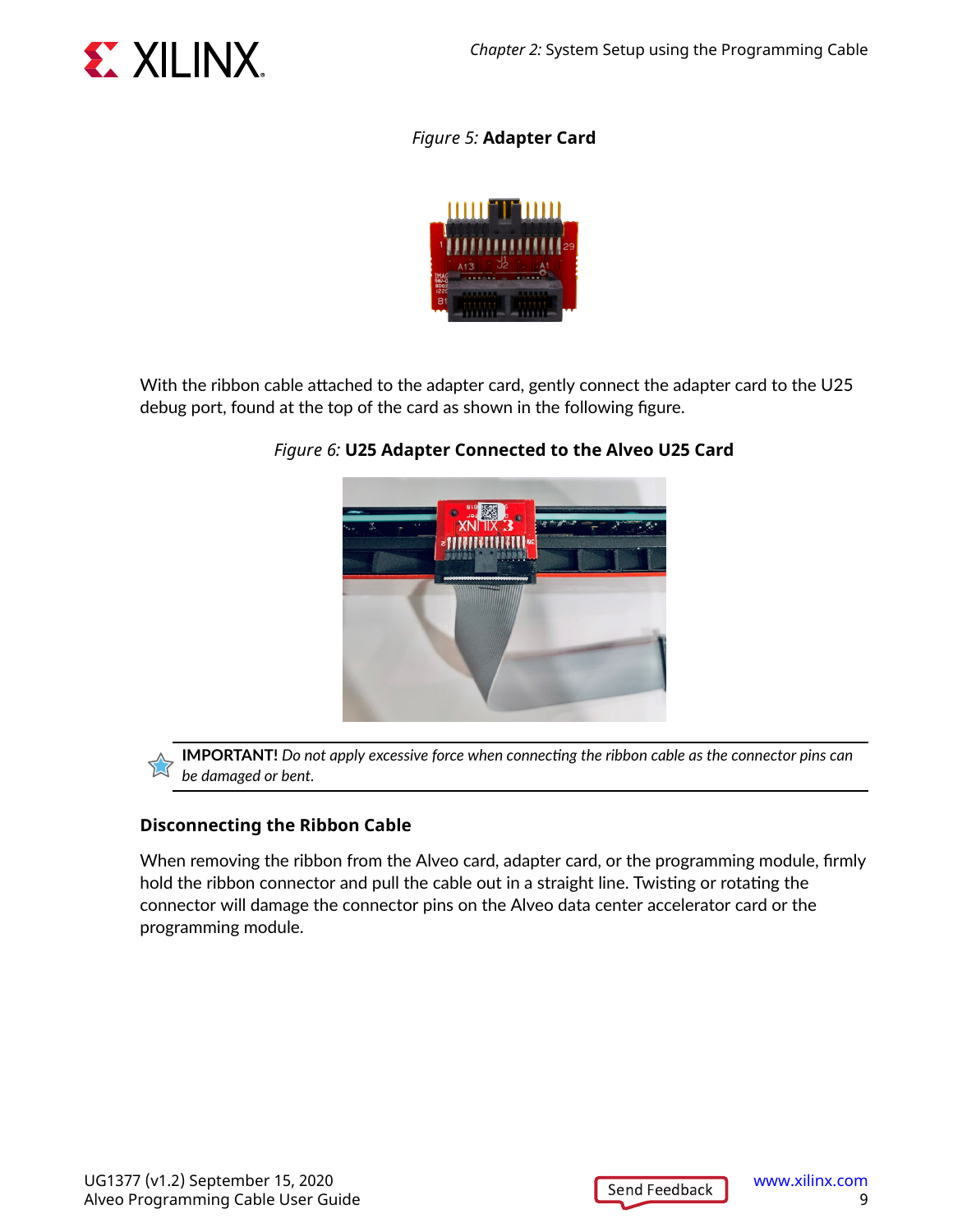<span id="page-9-0"></span>

### **Connecting the Alveo Programming Module**

This section outlines the programming module connection to the Alveo data center accelerator card procedures. Depending on your system setup, the following installation steps could differ. The following example uses a 15-inch cable. Two adjacent  $PCle^{\circledR}$  slots are necessary: one for the Alveo data center accelerator card and the other for ribbon cable access.

**IMPORTANT!** *The U25 card can only be programmed using the 6-inch cable. Longer cables are not supported.*

- 1. Before installing the Alveo data center accelerator card, connect one end of the ribbon cable to the maintenance port on the Alveo data center accelerator card following the instructions outlined in [Connecting the Ribbon Cable](#page-6-0).
- 2. Power off the server and install the Alveo data center accelerator card in the server. Follow the card installation procedures described in the card specific installation guide (see [References](#page-20-0)).
- 3. When the card is installed, guide the ribbon cable through the adjacent PCIe slot, providing enough length to attach it to the Alveo programming module.
- 4. Attach the other end of the ribbon cable to the maintenance connector on the Alveo programming module following the instructions outlined in [Connecting the Ribbon Cable](#page-6-0). The following figures show the subsequent setup from the top and side views.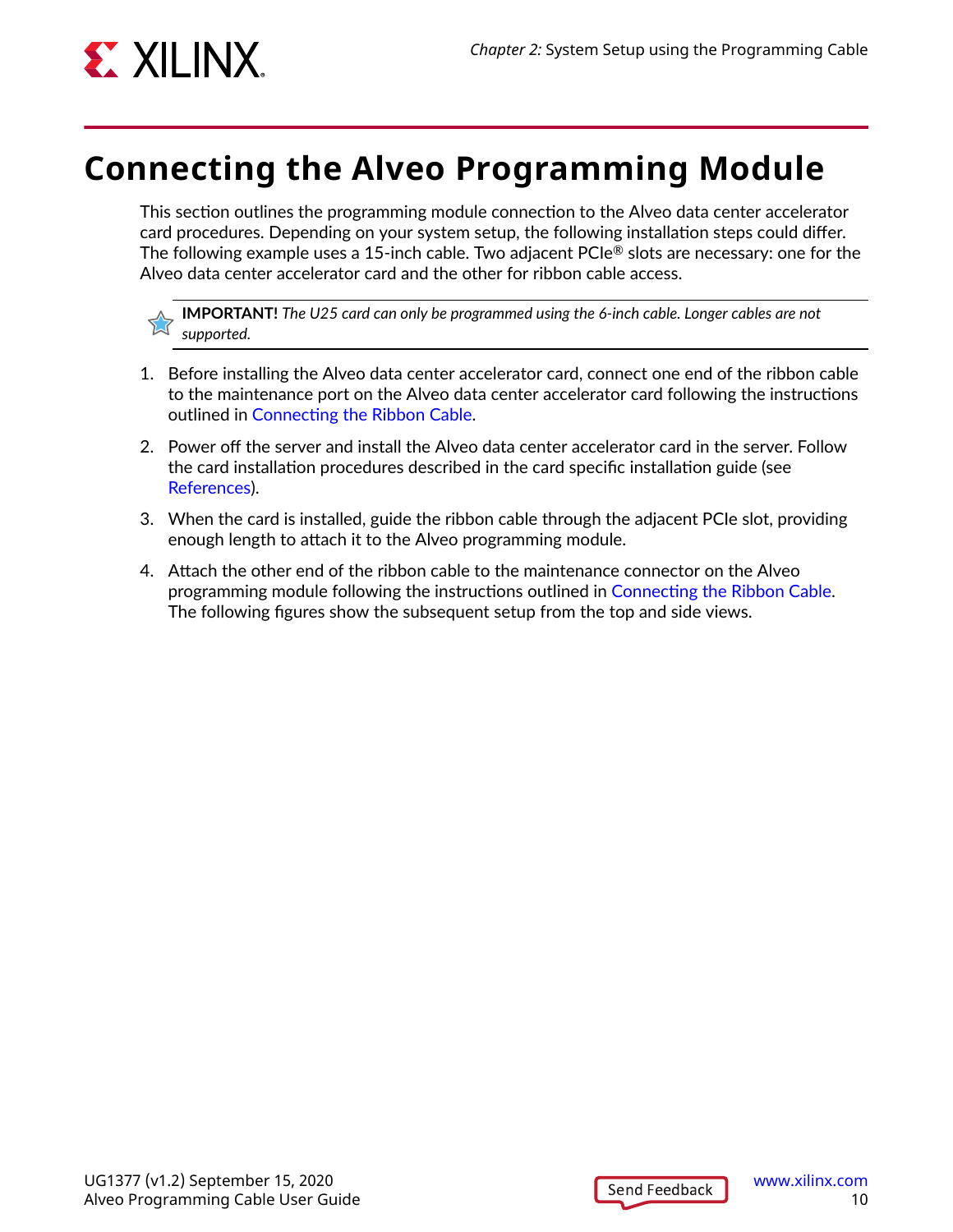

*Figure 7:* **Installed Alveo Data Center Accelerator Card Connected to Alveo Programming Module – Top View**



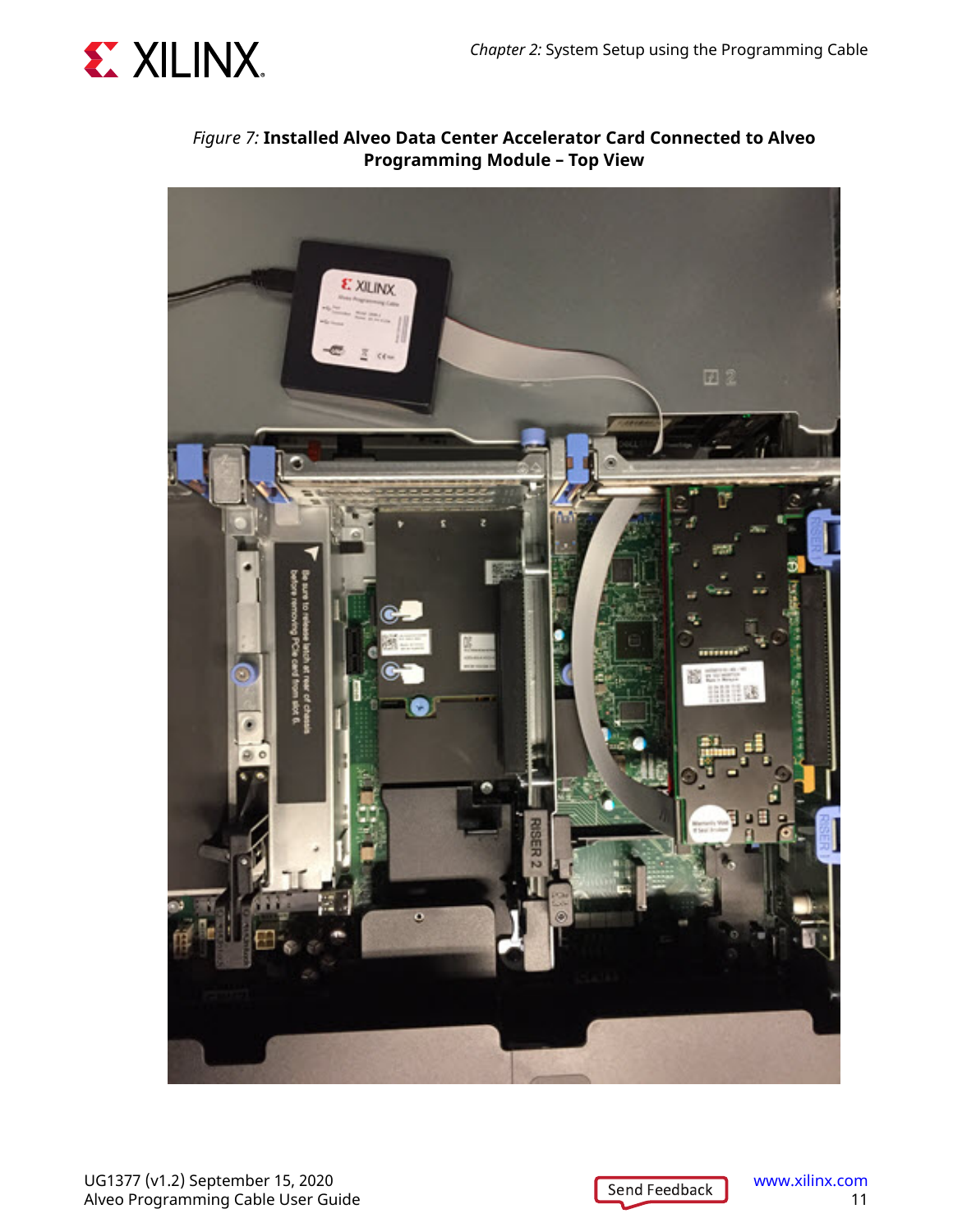

#### *Figure 8:* **Installed Alveo Data Center Accelerator Card Connected to Alveo Programming Module – Side View**



- 5. Replace the server cover.
- 6. Attach the micro-USB cable to USB port 1 of the Alveo programming module. The following figure shows both the ribbon (on the left side) and USB connected (on the right side).

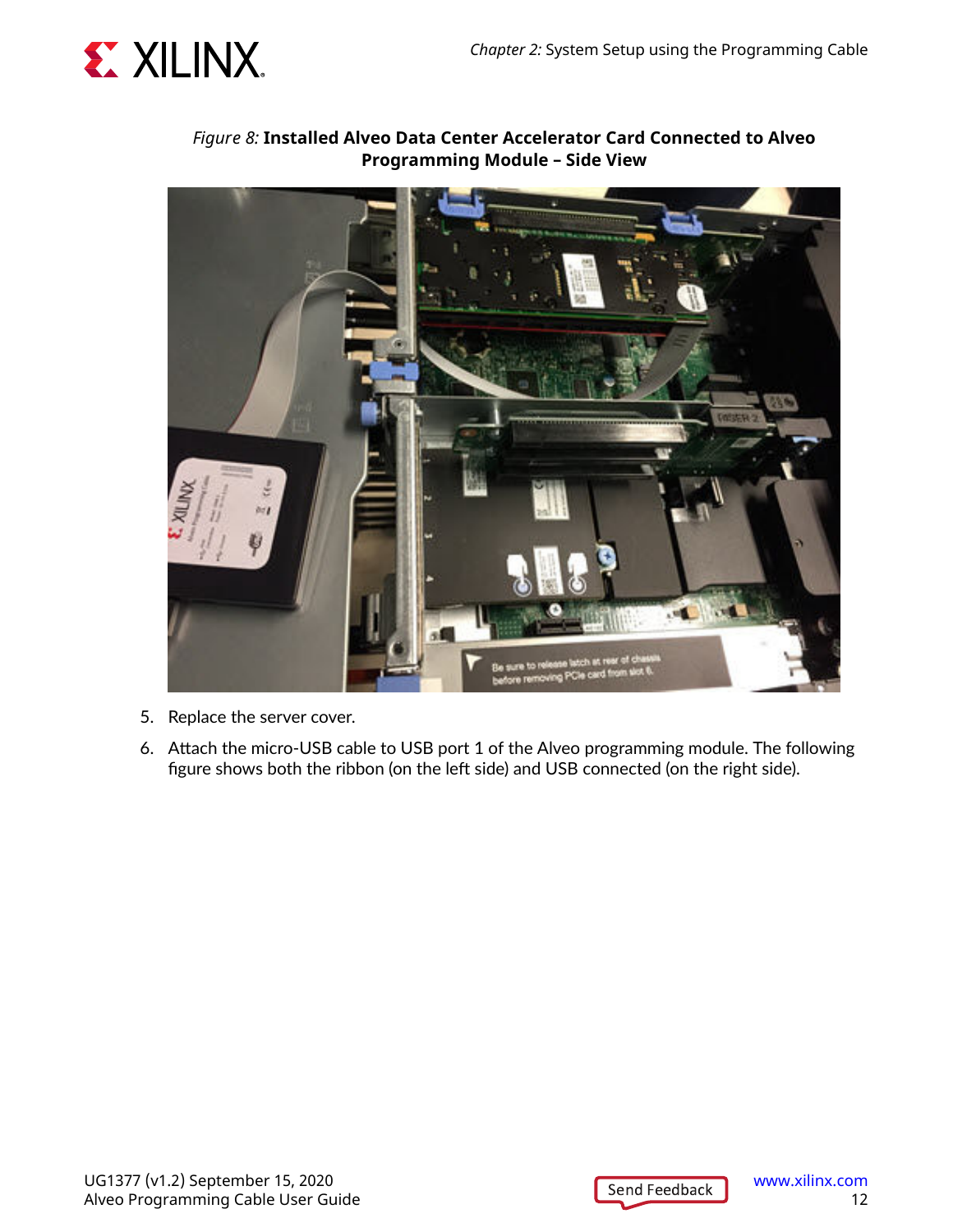



#### *Figure 9:* **Alveo Programming Module with Ribbon and USB Cables Connected**

7. Guide the other end of the micro-USB cable to a location that is accessible by the host computer/laptop with the Vivado® Design Suite installed.

The Alveo programming module is successfully installed and the server can now be powered on.

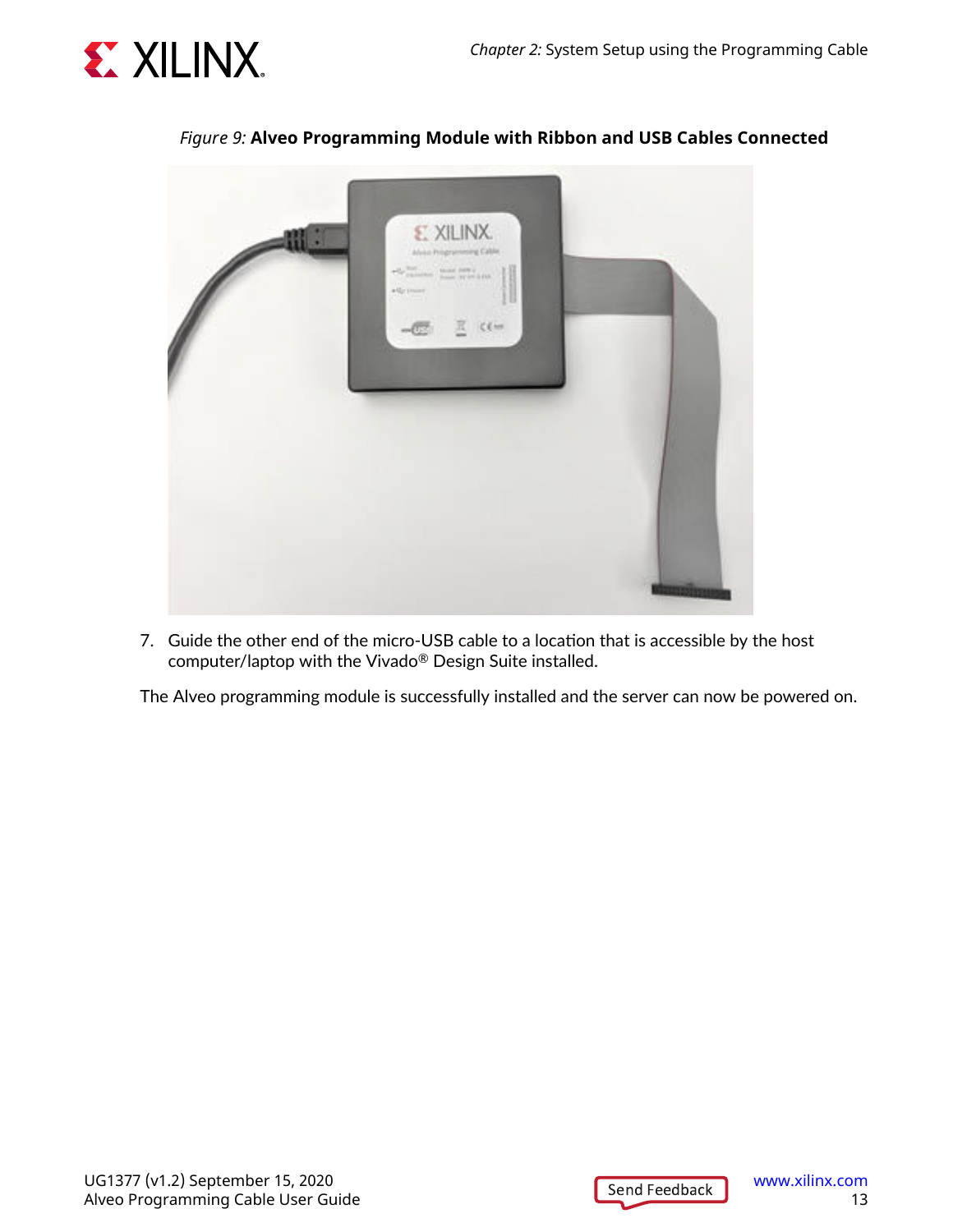<span id="page-13-0"></span>

### *Chapter 3*

## Programming Cable Component Descriptions

This chapter provides a functional description of the components of the Alveo™ programming cable.

### **Programming Module Specifications**

**Dimensions (Square Form Factor)**





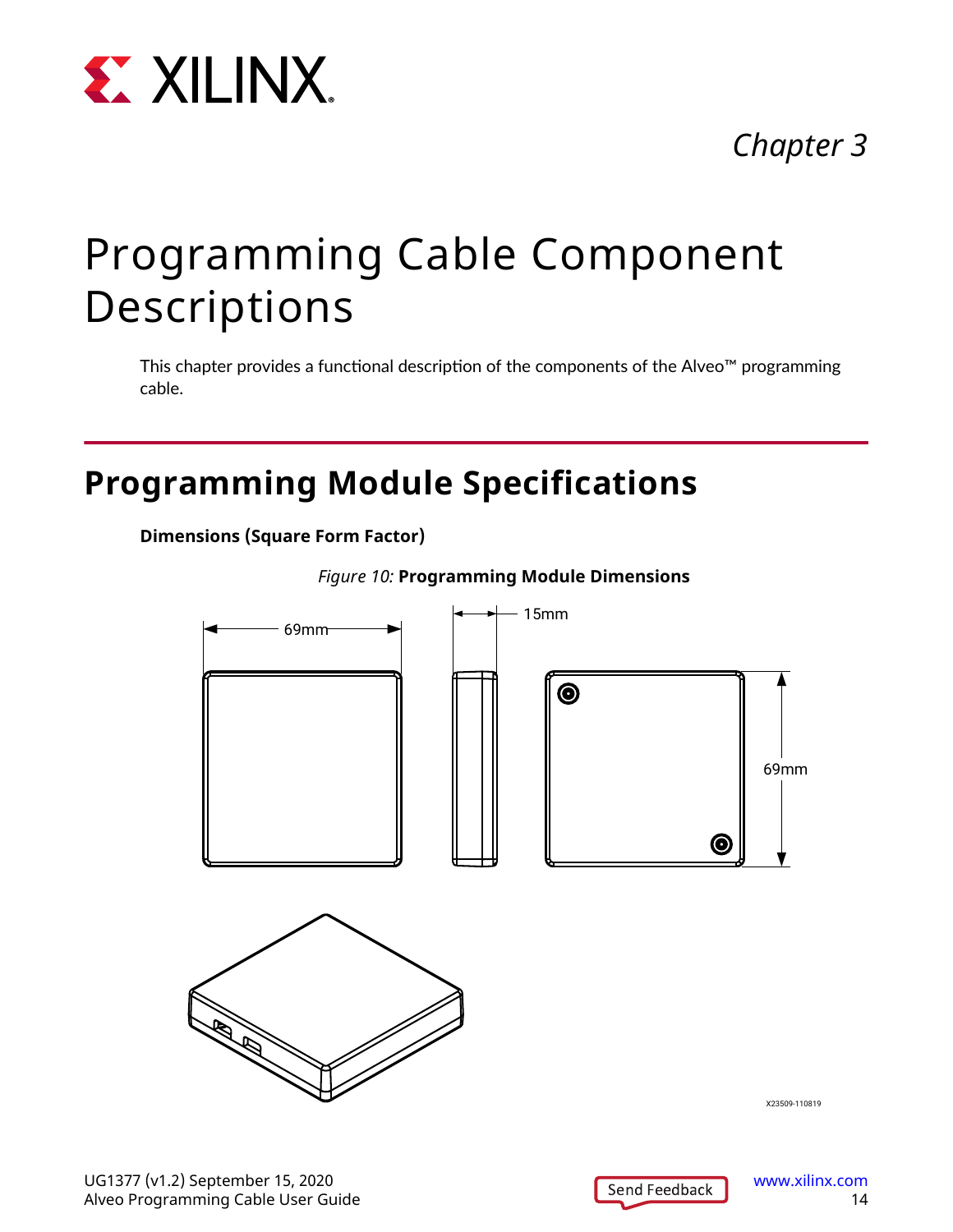<span id="page-14-0"></span>

The following dimensions are of the PCB inside the programming module:

Height: 2.5 inch (6.35 cm) Length: 2.5 inch (6.35 cm) Thickness (±5%): 0.062 inch (0.1574 cm)

#### **Environmental**

Operating Temperature: 0°C to +55°C Storage Temperature: –40°C to +75°C Humidity: 10% to 90% non-condensing

### **Debug Header for Connecting with the Main Card**

The programming module, populated with a 2x15-pin debug connector (shown as call-out 1 in [Figure 1](#page-4-0)), connects to the Alveo Data Center accelerator card with a ribbon cable. The 2x15 connector details are listed.

- Manufacturer: SAMTEC
- Part number: FTSH-115-01-F-D-RA-K
- Description: CONN HEADER R/A 30POS 1.27MM

The connector debug header pin definitions are listed in [Table 2: Micro-USB Connectors](#page-15-0).

### **Micro USB Connectors**

The programming module has two micro-USB connectors (call-outs 2 and 3 in [Figure 1](#page-4-0)), one for each FT4232 USB to multi-protocol converter. Connect the external micro-USB cable from the host to the micro-USB connector 1 (call-out 2 in [Figure 1](#page-4-0)). The micro-USB connector number 2 should be left unused (call-out 3 in [Figure 1](#page-4-0)). The pin description of the micro-USB connector is listed in the following table.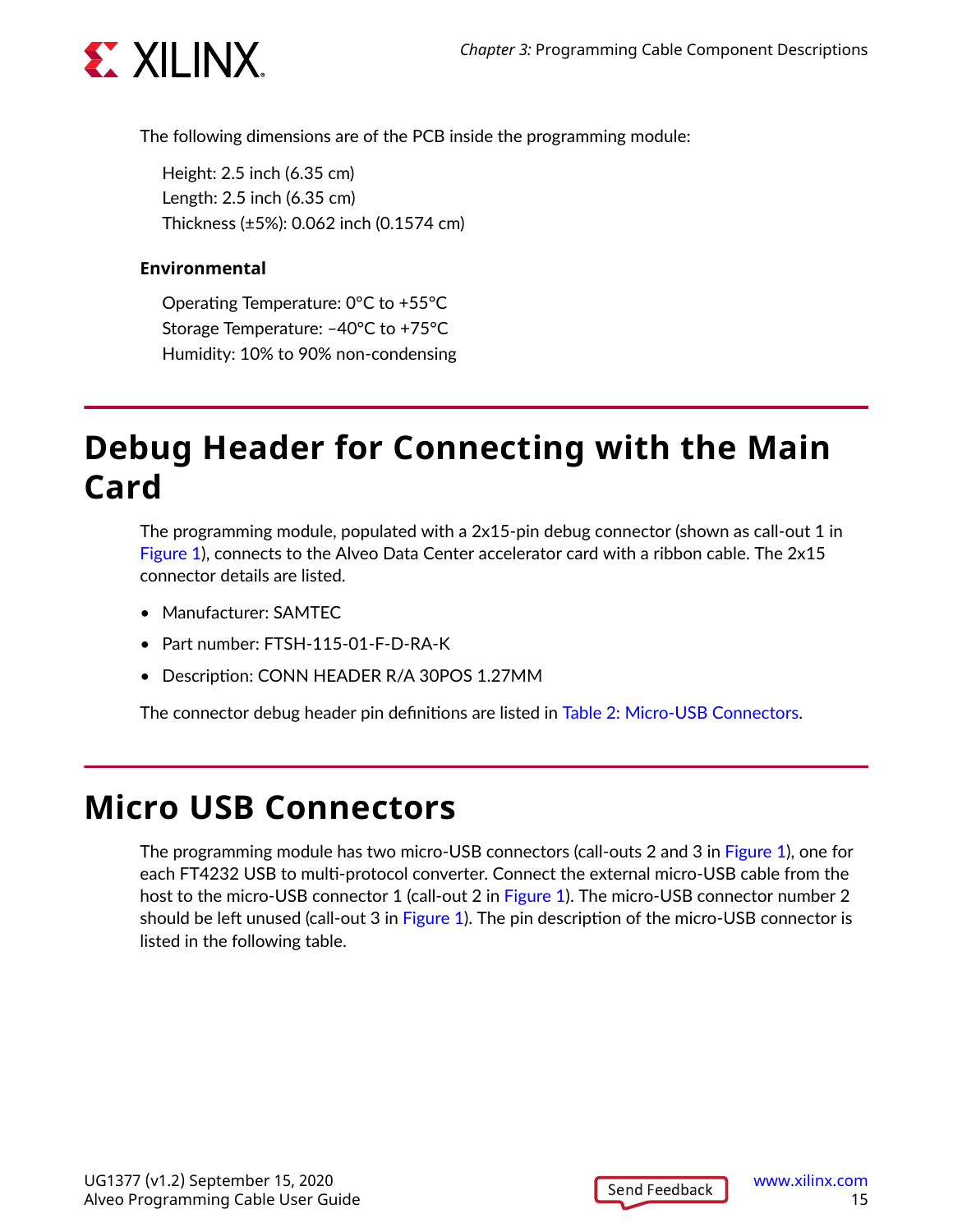<span id="page-15-0"></span>

| <b>Pin Number</b> | <b>Signal Name</b> | <b>Functionality</b>    |
|-------------------|--------------------|-------------------------|
|                   | USB_VBUS           | USB power               |
| 2                 | USB_DN             | USB differential data - |
| 3                 | USB_DP             | USB differential data + |
| 4                 | USB_ID             | USB ID                  |
| 5                 | GND                | Ground                  |
| 6                 | GND                | Shield ground           |
| $\overline{7}$    | GND                |                         |
| 8                 | GND                |                         |
| 9                 | GND                |                         |
| 10                | GND                |                         |
| 11                | GND                |                         |

#### *Table 2:* **Micro-USB Connectors**

### **Programming Cable**

The required cables for the programming module are listed in the following table.

|  | Table 3: Maintenance Board Accessories |  |  |
|--|----------------------------------------|--|--|
|--|----------------------------------------|--|--|

| Item<br><b>Number</b> | Quantity<br>per<br>Board | <b>Description</b>                                                                                                                          | Manufacturer | <b>Manufacturer</b><br><b>Part Number</b> | <b>Notes</b>                                                                                        |
|-----------------------|--------------------------|---------------------------------------------------------------------------------------------------------------------------------------------|--------------|-------------------------------------------|-----------------------------------------------------------------------------------------------------|
|                       |                          | Ribbon cables/IDC<br>cables .050" tiger-eye<br><b>IDC</b> ribbon cable<br>assembly, 1.27 mm, 30<br>position, 6" length,<br>female to female | Samtec       | FFSD-15-D-06.00-01-N                      | Connection between<br>programming module<br>and Alveo data center<br>accelerator card<br>connector. |
| າ                     |                          | Cable USB-A TO micro<br>USB-B 2M                                                                                                            | Assmann      | AK67421-2-R                               | Connection between<br>programming module<br>and external device (i.e.,<br>host computer)            |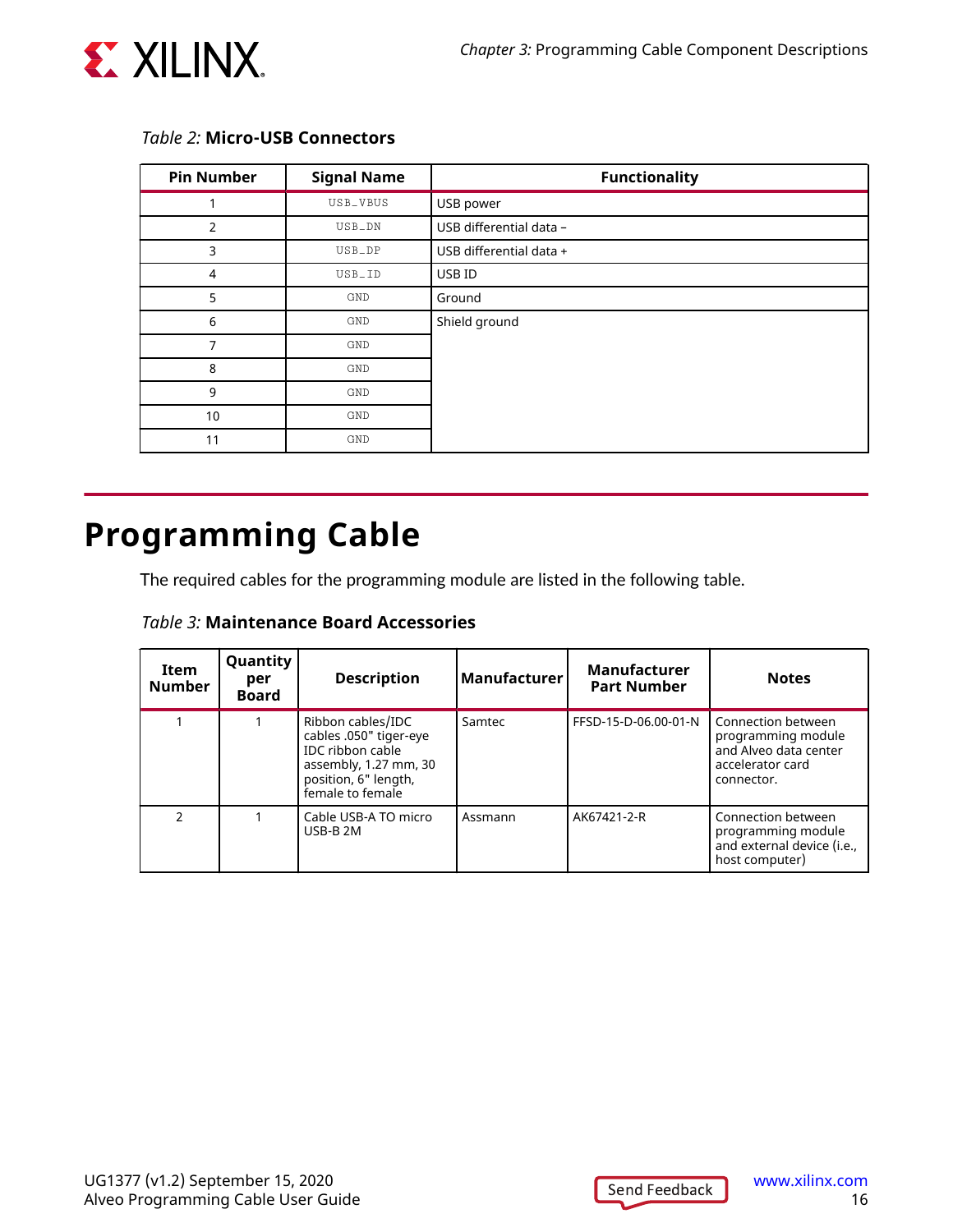

# <span id="page-16-0"></span>**EXALINX**

## Programming the Alveo Data Center Accelerator Card

When using the Vitis™ IDE flow, follow the software and platform installation instructions in the specific card installation guide (see [References](#page-20-0)). Traditional RTL-flow Alveo data center accelerator cards, enabled with a maintenance port, can be programmed using the Alveo programming module and the Vivado $\mathcal{P}$  Design Suite hardware manager application. To use this flow:

- Vivado<sup>®</sup> Design Suite 2019.1 or later hardware manager must be installed on your host machine or laptop to program the device via JTAG.
- Alveo data center accelerator card must be installed (see [Connecting the Alveo Programming](#page-9-0) [Module](#page-9-0)) and the server powered on.
- Alveo programming cable connected as described in [Connecting the Alveo Programming](#page-9-0) [Module](#page-9-0).

### **Steps to Connect and Program the Alveo Data Center Accelerator Card**

To connect and program the Alveo data center accelerator card using the Vivado Design Suite hardware manager:

- 1. Attach the free end of the USB cable (coming from the Alveo programming module) to the host computer to connect the module with the host computer.
- 2. Start the Vivado Design Suite on the host computer.
- 3. Open the hardware manager by selecting **Flow Navigator → Open Hardware Manager**.
- 4. Select **Tools → Auto Connect** to open the target. A window, similar to one shown in the following example opens. In this case, an Alveo U50 is connected.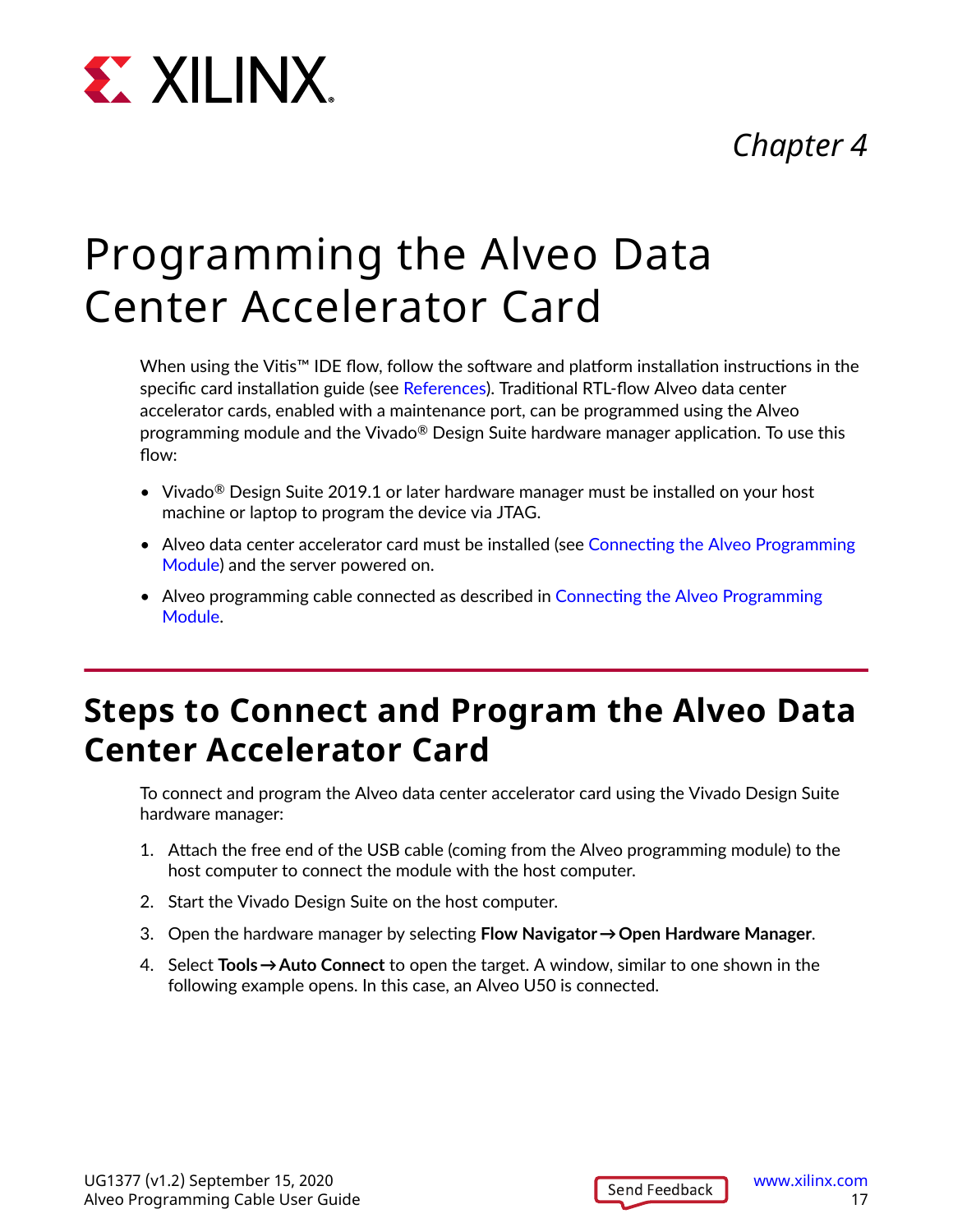<span id="page-17-0"></span>

*Figure 11:* **Vivado Design Suite Hardware Manager Auto-Connect**



When using a ribbon cable longer than 6 inches, the JTAG transfer frequency must be changed from 15 MHz to 10 MHz. This lower frequency ensures proper signal integrity and successful programming. To change the JTAG transfer frequency to 10 MHz, run the following Tcl command in the hardware manager command line as shown in the following image:

```
set_property PARAM.FREQUENCY 1000000 [current_hw_target]
```
*Figure 12:* **Changing JTAG Transfer Frequency via Tcl Command**

| <b>Tcl Console</b><br>$?$ $ \Box$ $\Box$ $\times$                                                                                                                                                                                                                                                                                                                                                                                                                                                                                                                                                               |  |
|-----------------------------------------------------------------------------------------------------------------------------------------------------------------------------------------------------------------------------------------------------------------------------------------------------------------------------------------------------------------------------------------------------------------------------------------------------------------------------------------------------------------------------------------------------------------------------------------------------------------|--|
| $Q \parallel \frac{\pi}{2} \parallel \frac{\pi}{2} \parallel \frac{\pi}{2} \parallel \frac{\pi}{2} \parallel \frac{\pi}{2} \parallel \frac{\pi}{2} \parallel \frac{\pi}{2} \parallel \frac{\pi}{2} \parallel \frac{\pi}{2} \parallel \frac{\pi}{2} \parallel \frac{\pi}{2} \parallel \frac{\pi}{2} \parallel \frac{\pi}{2} \parallel \frac{\pi}{2} \parallel \frac{\pi}{2} \parallel \frac{\pi}{2} \parallel \frac{\pi}{2} \parallel \frac{\pi}{2} \parallel \frac{\pi}{2} \parallel \frac{\pi}{2} \parallel \frac{\pi}{2} \parallel \frac{\pi}{2} \parallel \frac{\pi}{2} \parallel \frac{\pi}{2} \parallel \$ |  |
| $\Theta$ open hw target<br>△ INFO: [Labtoolstcl 44-466] Opening hw target localhost:3121/xilinx tcf/Xilinx/0050029711VAA<br>current hw device [get hw devices xcu50 0]<br>$\ominus$ refresh hw device -update hw probes false [lindex [get hw devices xcu50 0] 0]<br>$\hat{\ominus}$ INFO: [Labtools 27-2302] Device xcu50 (JTAG device index = 0) is programmed with a design that has 2 JTAG AXI core(s).                                                                                                                                                                                                     |  |
|                                                                                                                                                                                                                                                                                                                                                                                                                                                                                                                                                                                                                 |  |
| set property PARAM.FREQUENCY 1000000 [current hw target]]                                                                                                                                                                                                                                                                                                                                                                                                                                                                                                                                                       |  |

- 5. Choose the memory configuration device on the card.
	- a. Right-click on the target opened and select **Add Configuration Memory Device**.
	- b. Select the memory associated with the card installed, and click **OK**.
	- c. When prompted to program the configuration memory device, click **OK**.
- 6. Select the desired MCS file.
- 7. In the Address Range drop-down list, select **Configuration File Only** and click **OK**.
- 8. Disconnect the card in the Vivado Design Suite hardware manager.
- 9. Disconnect the USB cable from your host computer.
- 10. Power-cycle the card. The card is now updated.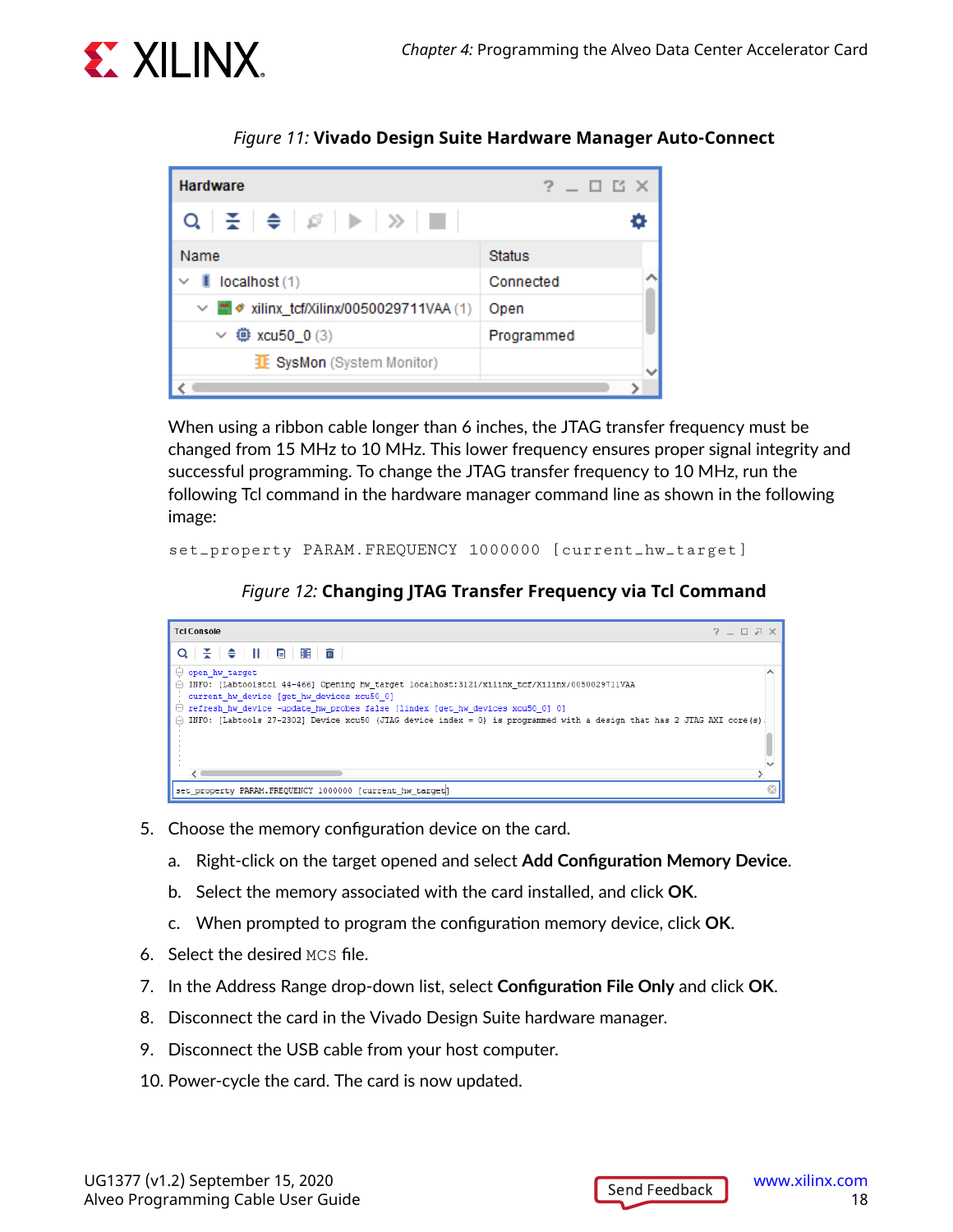<span id="page-18-0"></span>

### *Appendix A*

## Regulatory and Compliance Information

This product is designed and tested to conform to the European Union directives and standards described in this section.

For Technical Support, open a [Support Service Request.](https://www.xilinx.com/support.html#serviceportal)

### **CE Information**

#### **CE Directives**

2006/95/EC, *Low Voltage Directive (LVD)*

2004/108/EC, *Electromagnetic Compatibility (EMC) Directive*

#### **CE Standards**

EN standards are maintained by the European Committee for Electrotechnical Standardization (CENELEC). IEC standards are maintained by the International Electrotechnical Commission (IEC).

#### **CE Electromagnetic Compatibility**

EN 55022:2010, *Information Technology Equipment Radio Disturbance Characteristics – Limits and Methods of Measurement*

EN 55024:2010, *Information Technology Equipment Immunity Characteristics – Limits and Methods of Measurement*

This is a Class A product. In a domestic environment, this product can cause radio interference, in which case the user might be required to take adequate measures.

#### **CE Safety**

IEC 60950-1:2005, *Information technology equipment – Safety, Part 1: General requirements*

EN 60950-1:2006, *Information technology equipment – Safety, Part 1: General requirements*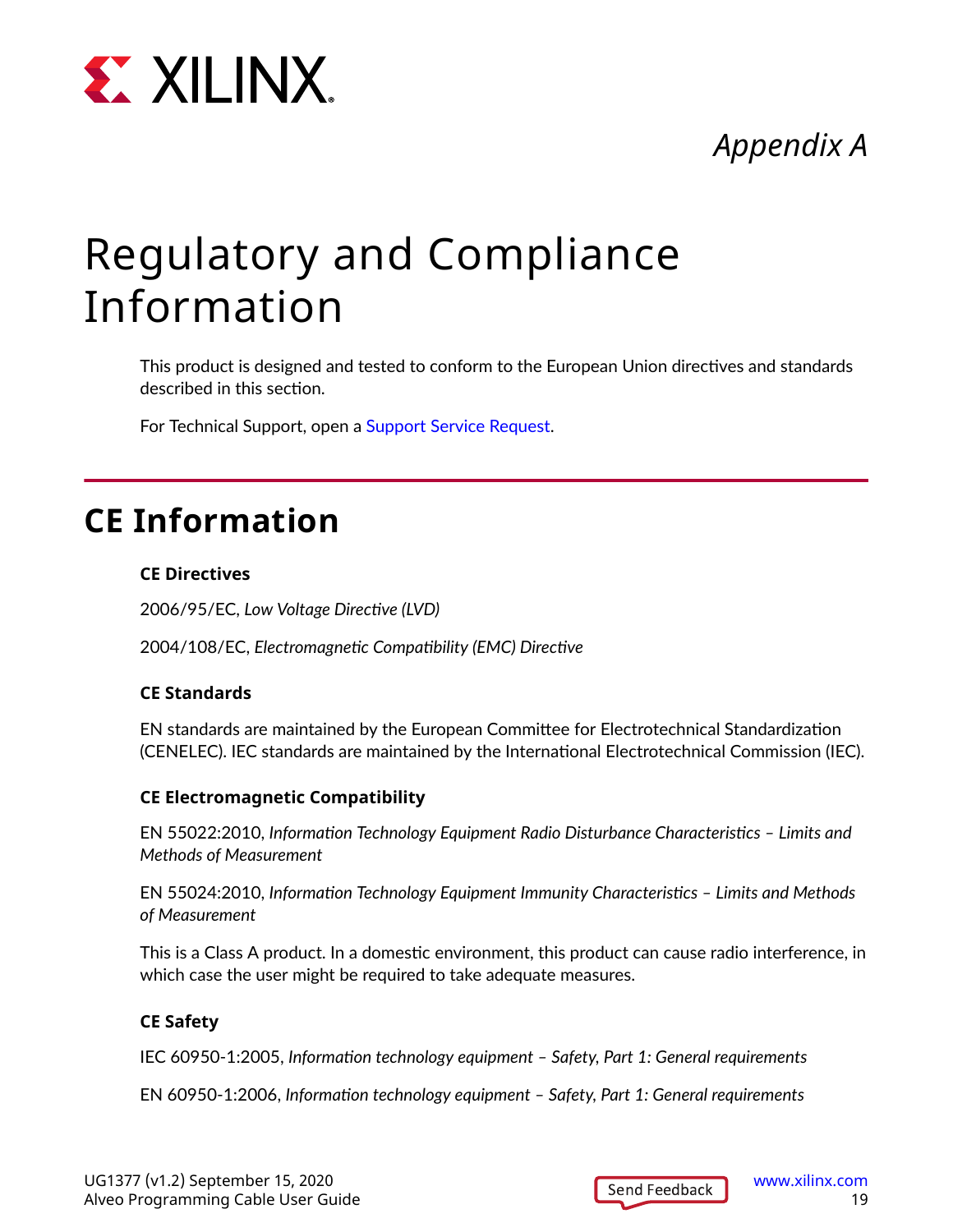<span id="page-19-0"></span>

### **Compliance Markings**





In August of 2005, the European Union (EU) implemented the EU Waste Electrical and Electronic Equipment (WEEE) Directive 2002/96/EC and later the WEEE Recast Directive 2012/19/EU. These directives require Producers of electronic and electrical equipment (EEE) to manage and finance the collection, reuse, recycling and to appropriately treat WEEE that the Producer places on the EU market after August 13, 2005. The goal of this directive is to minimize the volume of electrical and electronic waste disposal and to encourage re-use and recycling at the end of life.

Xilinx has met its national obligations to the EU WEEE Directive by registering in those countries to which Xilinx is an importer. Xilinx has also elected to join WEEE Compliance Schemes in some countries to help manage customer returns at end-of-life.

If you have purchased Xilinx-branded electrical or electronic products in the EU and are intending to discard these products at the end of their useful life, please do not dispose of them with your other household or municipal waste. Xilinx has labeled its branded electronic products with the WEEE Symbol to alert our customers that products bearing this label should not be disposed of in a landfill or with municipal or household waste in the EU.

This product complies with Directive 2002/95/EC on the restriction of hazardous substances (RoHS) in electrical and electronic equipment.



This product complies with CE Directives 2006/95/EC, *Low Voltage Directive (LVD)* and 2004/108/EC, *Electromagnetic Compatibility (EMC) Directive*.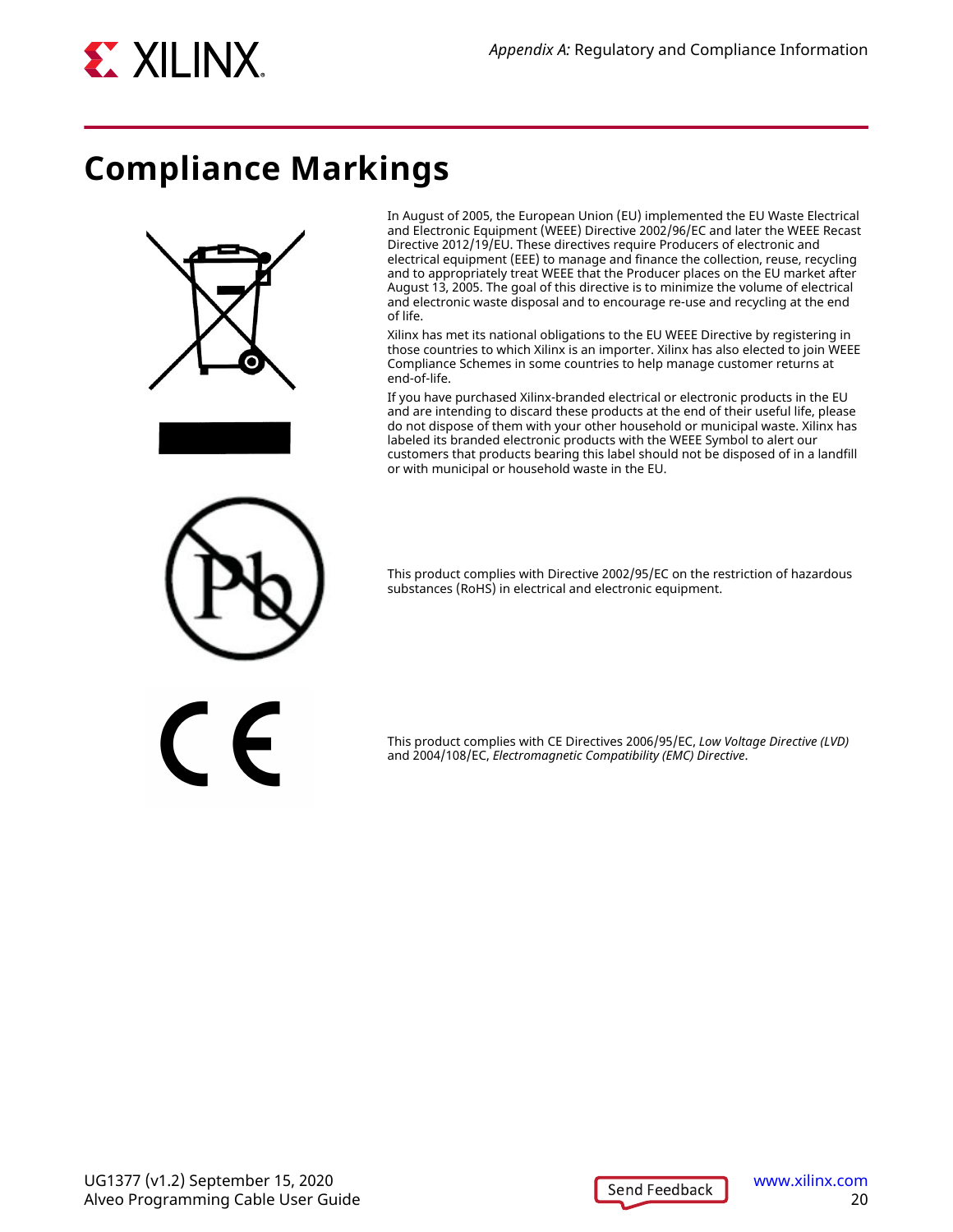<span id="page-20-0"></span>

### *Appendix B*

## Additional Resources and Legal Notices

### **Xilinx Resources**

For support resources such as Answers, Documentation, Downloads, and Forums, see [Xilinx](https://www.xilinx.com/support) [Support.](https://www.xilinx.com/support)

### **Documentation Navigator and Design Hubs**

Xilinx $\mathcal{R}$  Documentation Navigator (DocNav) provides access to Xilinx documents, videos, and support resources, which you can filter and search to find information. To open DocNav:

- From the Vivado® IDE, select **Help → Documentation and Tutorials**.
- On Windows, select **Start → All Programs → Xilinx Design Tools → DocNav**.
- At the Linux command prompt, enter docnav.

Xilinx Design Hubs provide links to documentation organized by design tasks and other topics, which you can use to learn key concepts and address frequently asked questions. To access the Design Hubs:

- In DocNav, click the **Design Hubs View** tab.
- On the Xilinx website, see the [Design Hubs](https://www.xilinx.com/cgi-bin/docs/ndoc?t=design+hubs) page.

*Note***:** For more information on DocNav, see the [Documentation Navigator](https://www.xilinx.com/cgi-bin/docs/rdoc?t=docnav) page on the Xilinx website.

### **References**

These documents provide supplemental material useful with this guide: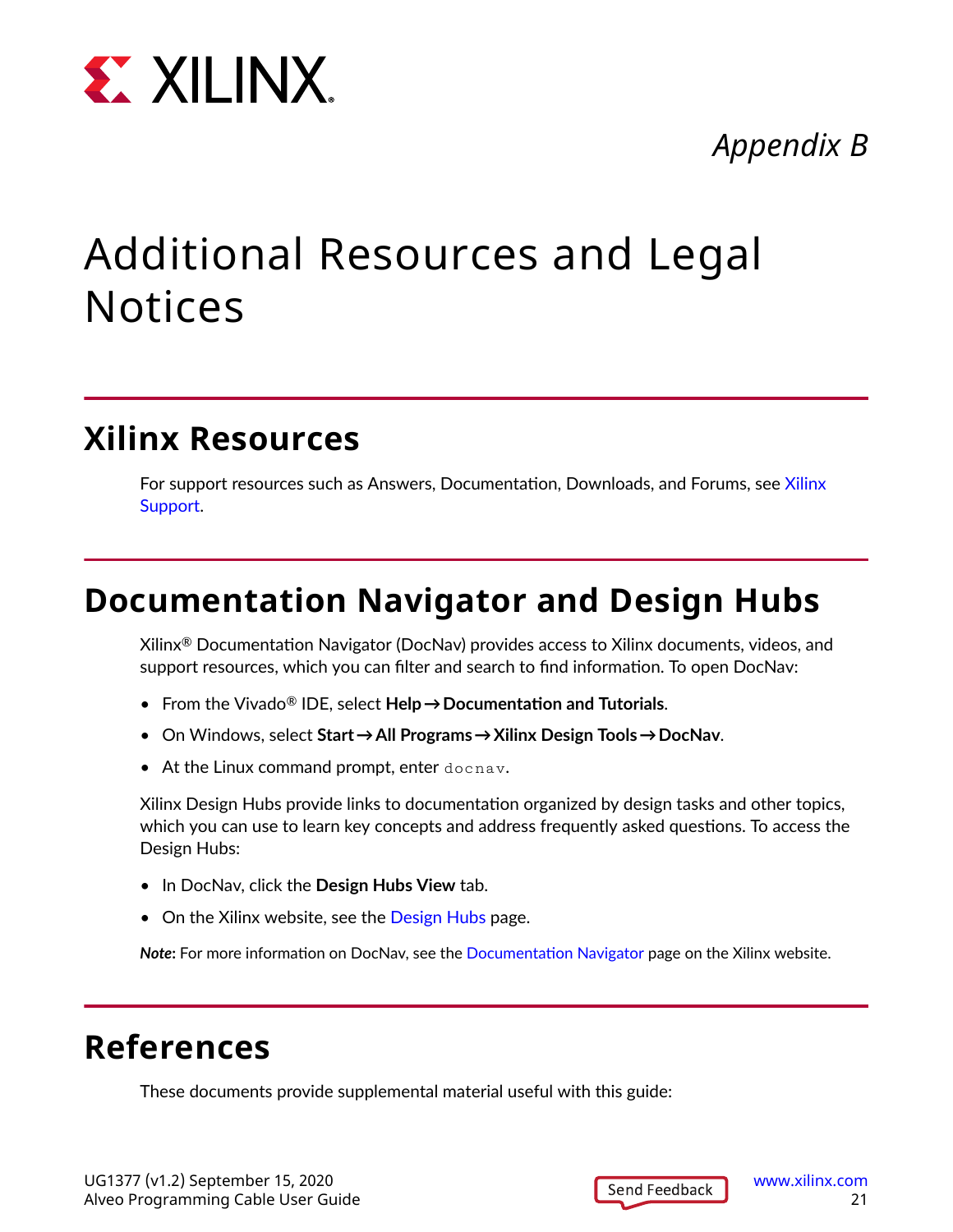<span id="page-21-0"></span>

1. *Alveo U50 Data Center Accelerator Card Installation Guide* [\(UG1370](https://www.xilinx.com/cgi-bin/docs/bkdoc?k=accelerator-cards;d=ug1370-u50-installation.pdf))

### **Please Read: Important Legal Notices**

The information disclosed to you hereunder (the "Materials") is provided solely for the selection and use of Xilinx products. To the maximum extent permitted by applicable law: (1) Materials are made available "AS IS" and with all faults, Xilinx hereby DISCLAIMS ALL WARRANTIES AND CONDITIONS, EXPRESS, IMPLIED, OR STATUTORY, INCLUDING BUT NOT LIMITED TO WARRANTIES OF MERCHANTABILITY, NON-INFRINGEMENT, OR FITNESS FOR ANY PARTICULAR PURPOSE; and (2) Xilinx shall not be liable (whether in contract or tort, including negligence, or under any other theory of liability) for any loss or damage of any kind or nature related to, arising under, or in connection with, the Materials (including your use of the Materials), including for any direct, indirect, special, incidental, or consequential loss or damage (including loss of data, profits, goodwill, or any type of loss or damage suffered as a result of any action brought by a third party) even if such damage or loss was reasonably foreseeable or Xilinx had been advised of the possibility of the same. Xilinx assumes no obligation to correct any errors contained in the Materials or to notify you of updates to the Materials or to product specifications. You may not reproduce, modify, distribute, or publicly display the Materials without prior written consent. Certain products are subject to the terms and conditions of Xilinx's limited warranty, please refer to Xilinx's Terms of Sale which can be viewed at [https://](https://www.xilinx.com/legal.htm#tos) [www.xilinx.com/legal.htm#tos](https://www.xilinx.com/legal.htm#tos); IP cores may be subject to warranty and support terms contained in a license issued to you by Xilinx. Xilinx products are not designed or intended to be fail-safe or for use in any application requiring fail-safe performance; you assume sole risk and liability for use of Xilinx products in such critical applications, please refer to Xilinx's Terms of Sale which can be viewed at [https://www.xilinx.com/legal.htm#tos.](https://www.xilinx.com/legal.htm#tos)

#### **AUTOMOTIVE APPLICATIONS DISCLAIMER**

AUTOMOTIVE PRODUCTS (IDENTIFIED AS "XA" IN THE PART NUMBER) ARE NOT WARRANTED FOR USE IN THE DEPLOYMENT OF AIRBAGS OR FOR USE IN APPLICATIONS THAT AFFECT CONTROL OF A VEHICLE ("SAFETY APPLICATION") UNLESS THERE IS A SAFETY CONCEPT OR REDUNDANCY FEATURE CONSISTENT WITH THE ISO 26262 AUTOMOTIVE SAFETY STANDARD ("SAFETY DESIGN"). CUSTOMER SHALL, PRIOR TO USING OR DISTRIBUTING ANY SYSTEMS THAT INCORPORATE PRODUCTS, THOROUGHLY TEST SUCH SYSTEMS FOR SAFETY PURPOSES. USE OF PRODUCTS IN A SAFETY APPLICATION WITHOUT A SAFETY DESIGN IS FULLY AT THE RISK OF CUSTOMER, SUBJECT ONLY TO APPLICABLE LAWS AND REGULATIONS GOVERNING LIMITATIONS ON PRODUCT LIABILITY.